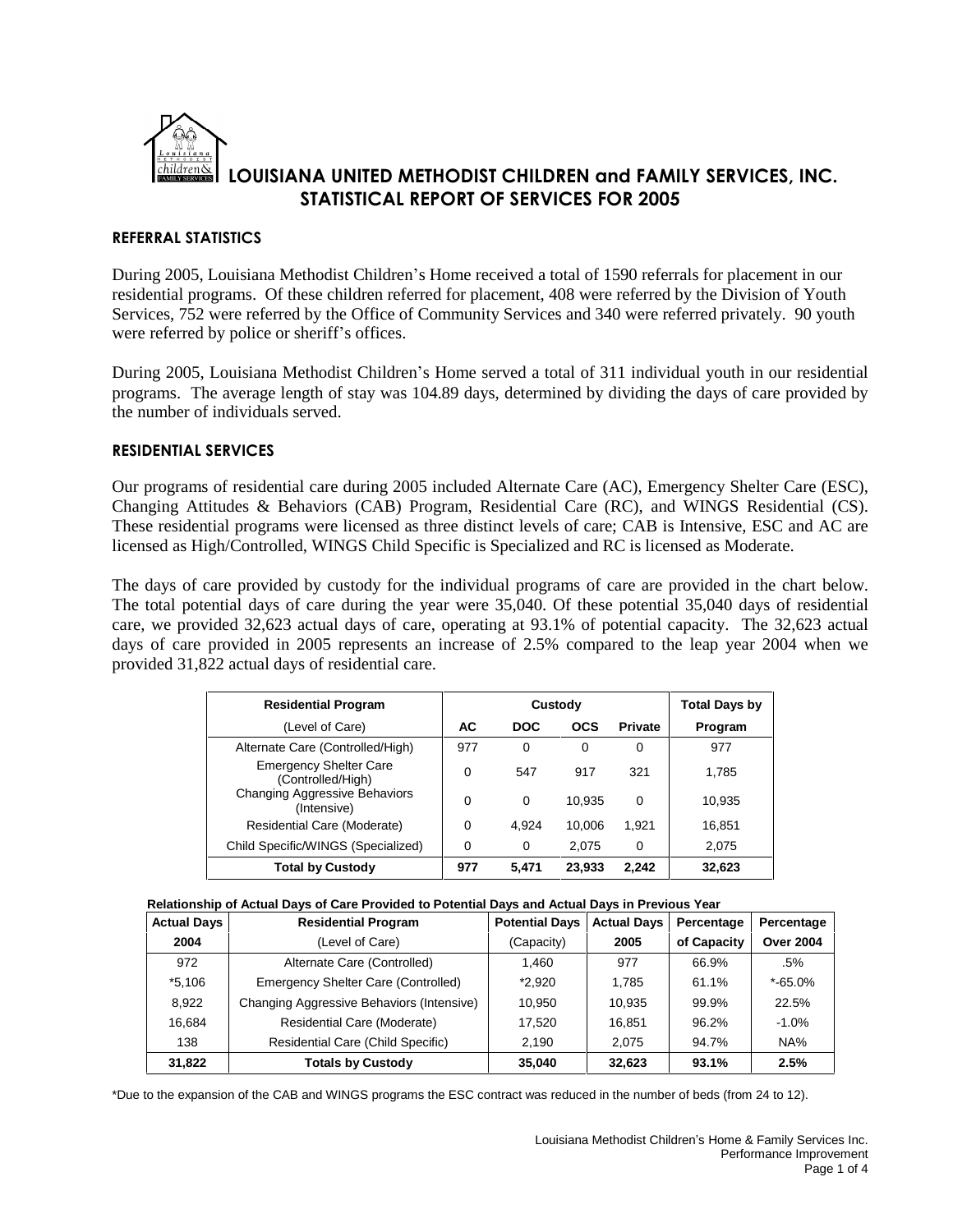| <b>Residential Services Contracts</b> | Contractual<br>Days of Care | Actual | <b>Number</b><br>Days of Care Over Contract | Percentage<br><b>Over Contract</b> |
|---------------------------------------|-----------------------------|--------|---------------------------------------------|------------------------------------|
| OCS - Emergency Shelter Care          | 2.920                       | 917    | $-2003$                                     | -68.5%                             |
| AC - Emergency Shelter Care           | 1,460                       | 977    | $-483$                                      | $-33.1%$                           |
| OCS - Changing Aggressive Behaviors   | 10,950                      | 10,935 | $-15$                                       | $-13%$                             |
| <b>OCS - Child Specific</b>           | 2.190                       | 2.075  | $-115$                                      | $-5.2\%$                           |
| OCS - Residential Care                | 9.490                       | 10,006 | 516                                         | 5.4%                               |
| <b>DOC</b> - Residential Care         | 5.840                       | 5.471  | $-369$                                      | $-6.3\%$                           |

Statistics related to the custody, race and gender of our residents are provided below:

#### **Individuals By Race, Gender And Custody**

|               |       | <b>Black</b> |        | White |      | Other  |       |      | <b>TOTAL</b> |       |      |        |
|---------------|-------|--------------|--------|-------|------|--------|-------|------|--------------|-------|------|--------|
| Custody       | Total | Male         | Female | Total | Male | Female | Total | Male | Female       | Total | Male | Female |
| АC            | 69    | 38           | 31     | 38    | 20   | 18     |       | 0    | 0            | 107   | 58   | 49     |
| <b>DOC</b>    | 32    | 9            | 23     | 25    | 5    | 20     |       | 0    |              | 58    | 14   | 44     |
| <b>OCS</b>    | 56    | 21           | 35     | 66    | 25   | 41     |       |      |              | 124   | 47   | 77     |
| PRI           |       | 0            |        | 21    |      | 14     | 0     | 0    | 0            | 22    |      | 15     |
| <b>TOTALS</b> | 158   | 68           | 90     | 150   | 57   | 93     | 3     |      | 2            | 311   | 126  | 185    |

#### **Custody by Race**

| Race          | АC    | <b>DOC</b> | <b>OCS</b> | <b>PRI</b> |
|---------------|-------|------------|------------|------------|
| <b>Black</b>  | 64.5% | 55.2%      | 45.2%      | 4.5%       |
| White         | 35.5% | 43.1%      | 53.2%      | 95.5%      |
| Hispanic      | 0     | 1.7%       | 1.6%       | 0          |
| <b>TOTALS</b> | 100%  | 100%       | 100%       | 100%       |

#### **Percent Private/State by Race**

| Race          | <b>PRI</b> | SТ    |
|---------------|------------|-------|
| <b>Black</b>  | 4.5%       | 54.3% |
| White         | 95.5%      | 44.6% |
| Hispanic      |            | 1.1%  |
| <b>TOTALS</b> | 100%       | 100%  |

#### **Racial Distribution**

| Race         | %     |
|--------------|-------|
| <b>Black</b> | 50.8% |
| White        | 48.2% |
| Hispanic     | 1.0%  |
| <b>TOTAL</b> | 100%  |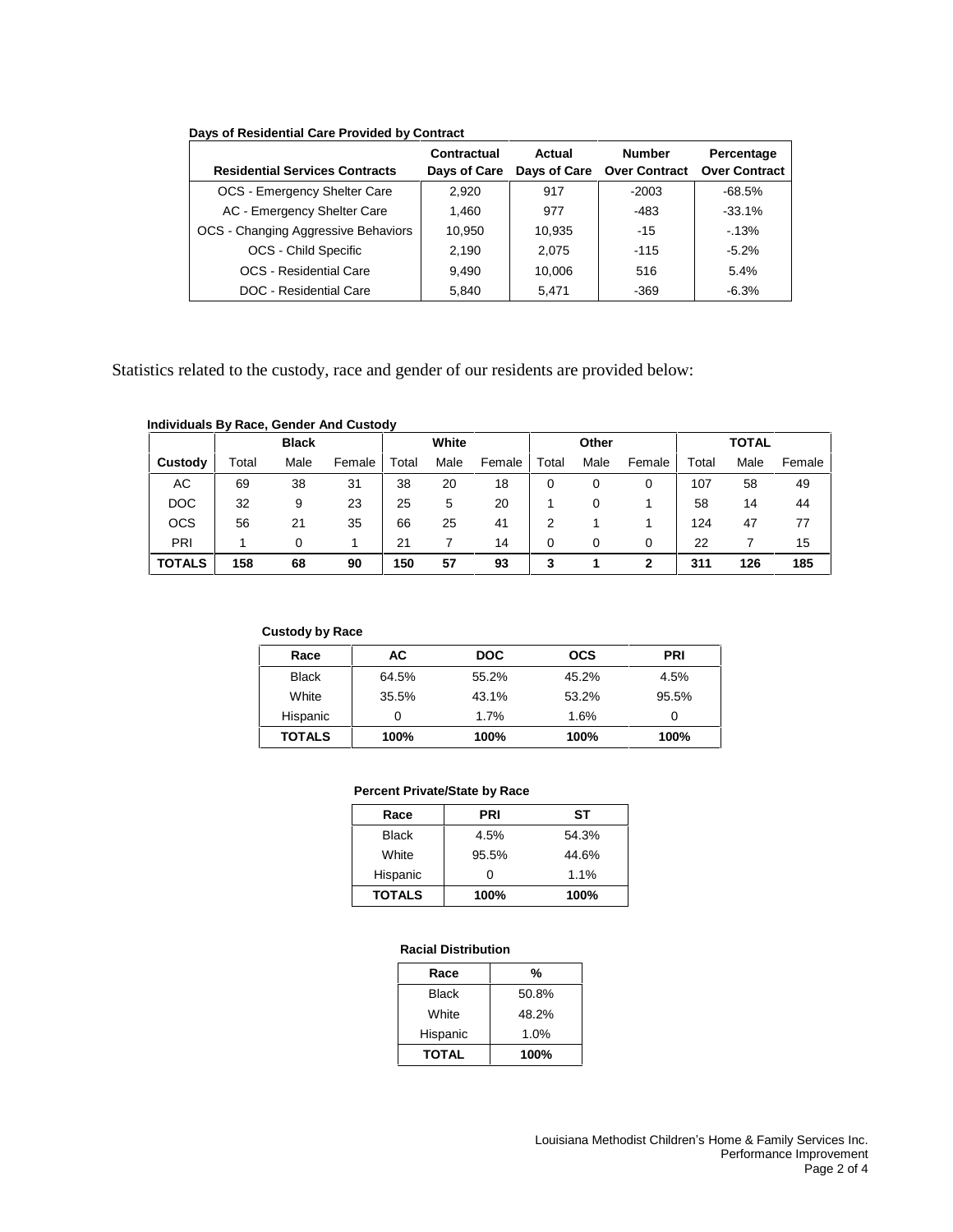### ADMISSIONS, DISCHARGES, AND LENGTH OF STAY STATISTICS

Statistics related to the admission and discharge of youth from the different levels of care is presented in the chart below. For purposes of utilization review, these statistics also provide information regarding length of stay by custody and level of care.

|                     |              | <b>Continued</b> | <b>Admitted</b> | Discharged | <b>Continued</b> |                     | Days   | Average    |
|---------------------|--------------|------------------|-----------------|------------|------------------|---------------------|--------|------------|
| <b>Residential</b>  |              | from             | <b>In</b>       | <b>In</b>  | to               |                     | Οf     | <b>LOS</b> |
| Program             | Custody      | 2004             | 2005            | 2005       | 2006             | <b>Participants</b> | Care   | (days)     |
| <b>CAB</b>          | <b>OCS</b>   | 25               | 10              | 5          | 30               | 35                  | 10,935 | 312.42     |
| <b>CS</b>           | <b>OCS</b>   | 3                | $\overline{7}$  | 4          | 6                | 10                  | 2,075  | 207.50     |
| <b>AC</b>           | AC           | $\mathbf 0$      | 107             | 103        | 4                | 107                 | 977    | 9.13       |
| <b>ESC</b>          | DOC          | 3                | 16              | 16         | 3                | 19                  | 547    | 28.78      |
|                     | <b>OCS</b>   | 7                | 18              | 22         | 3                | 25                  | 917    | 36.68      |
|                     | PRI          | 2                | 8               | 9          | 1                | 10                  | 321    | 32.10      |
|                     | <b>TOTAL</b> | 12               | 42              | 47         | $\overline{7}$   | 54                  | 1,785  | 33.05      |
| <b>RGC</b>          | DOC          | 8                | 31              | 26         | 13               | 39                  | 4.924  | 126.25     |
|                     | <b>OCS</b>   | 33               | 21              | 26         | 28               | 54                  | 10,006 | 185.29     |
|                     | PRI          | 4                | 8               | 5          | 7                | 12                  | 1.921  | 160.08     |
|                     | <b>TOTAL</b> | 45               | 60              | 57         | 48               | 105                 | 16,851 | 160.48     |
| <b>GRAND TOTALS</b> |              | 85               | 226             | 216        | 95               | 311                 | 32,623 | 104.89     |

# **INDEPENDENT LIVING**

During 2005, 588 structured classes and seminars were presented to 14-21 year olds. This is an increase of 19.3% from the 493 classes and seminars taught in 2004. A total of 568 individual youth received services from the Independent Living Program. Children in the care of our agency, other child care agencies and in foster care have attended classes in subjects such as apartment hunting, check writing, banking, nutrition and many other subjects related to living independently. Our staff provides services to a catchment area, which covers all of northeast Louisiana, from Lincoln Parish to the Mississippi River.

The number of Independent Living Skills classes taught are as follows: Off Campus (105); Residential (64); CAB (323); and WINGS (96).

The Educational Training Voucher program that is offered to youth formerly in foster care, ages 17-23 years, served a total of 16 youth during 2005. The program pays educational vouchers to youth who qualify. The vouchers help with educational expenses. The breakdowns of youth served are as follows: 14 youth attending college, 2 youth attending post-secondary training (1 Culinary School and 1 Massage Therapy School).

Each participant in the Independent Living Program receives a pre-test and post-test for independent living skills assessment. During 2005 the average score on pre-tests was 63% with the average on post-tests being 83% for a pre-test/post-test average improvement of 24%.

### **FAMILY COUNSELING CENTER**

During 2005, a total of 1638 individuals were served through the Family Counseling Center. This is an increase of 8% over the previous year's total of 1518. There were 325 families yielding a total of 623 individual family members who received counseling services in 2005. This number includes: